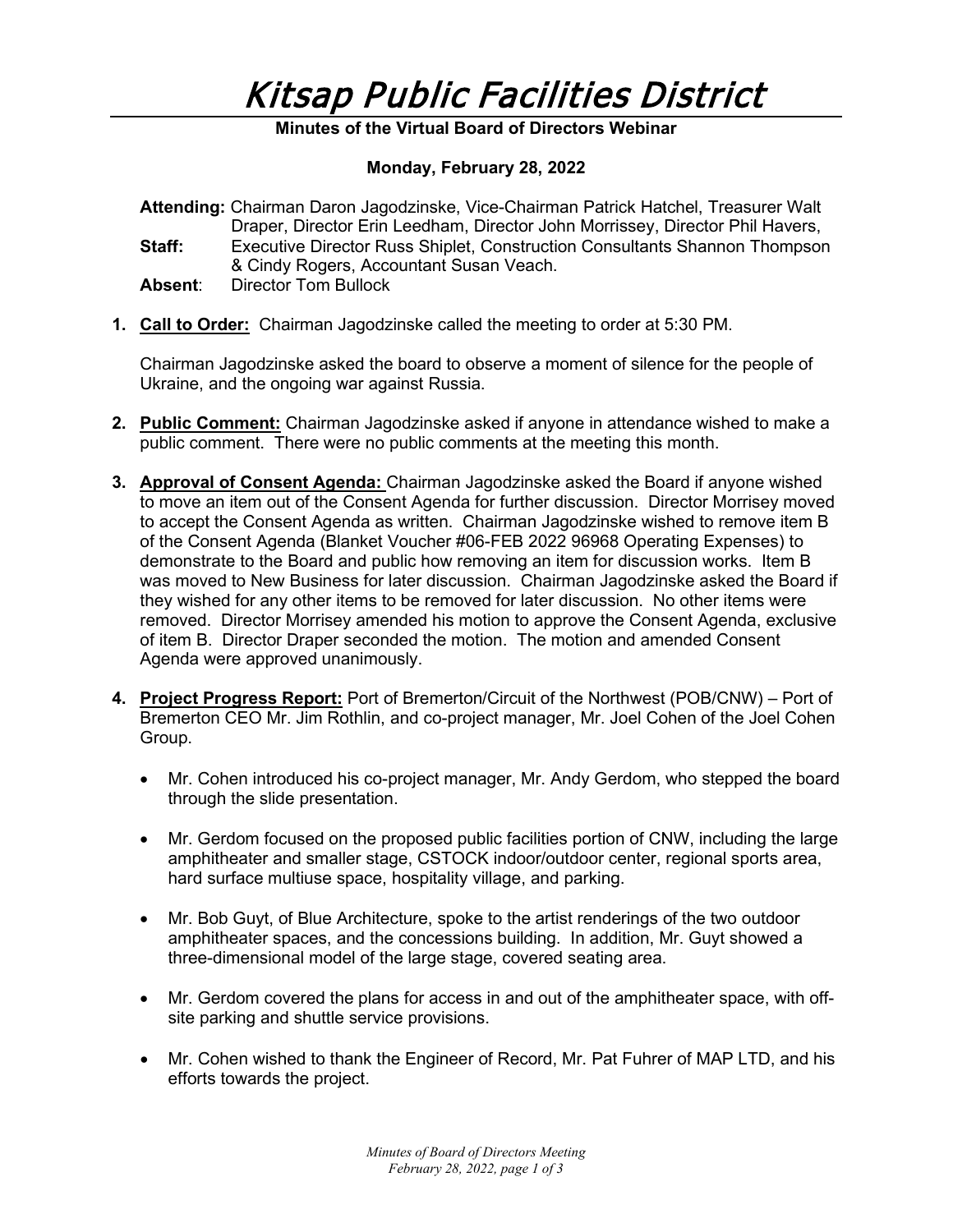# **5. New Business:**

- A. **WA State Auditor Report** Executive Director Shiplet
	- The WA State Auditor's Office conducted a financial audit of the KPFD for FY18-20. There were no findings from the audit and just two recommendations:
		- $\triangleright$  Ensure that the BOD meeting minutes reflect board approval for all board member stipends.
		- Ensure that the BOD meeting minutes reflect board approval for all employee OT pay.
		- The next audit will be held in 2024 to cover FY21-23.
- B. **Board Retreat** Chairman Jagodzinzke
	- Chairman Jagodzinske informed the Board that he and Executive Director Shiplet were looking at some potential dates to hold a Board Retreat in March over a fourhour period, which would include lunch.
	- Executive Director Shiplet put out the date of March 11, 2022, from 10:30–2:30, with lunch being delivered at 12:30. Mr. Shiplet will be checking with a local building owner in Silverdale to see if his conference room is available that day and time.
	- Director Havers volunteered the use of his office conference room on March 11 if the Silverdale location does not pan out.
	- Executive Director Shiplet polled the Board to see if March 11, 2022. All in attendance affirmed their availability.
- C. **Blanket Voucher #06-FEB 2022 96968 Operating Expenses** Chairman Jagodzinske
	- Chairman Jagodzinske asked for a motion to approve the blanket voucher as presented. Director Leedham moved to accept the blanket voucher as written. Director Morrisey seconded the motion.
	- Chairman Jagodzinske asked if the Board had any points of discussion. Director Morrisey asked Mr. Shiplet about the Visit Kitsap Peninsula advertising expense and what the charge was for. Executive Director Shiplet explained that it was part of a three-year commitment that the previous KPFD Executive Director made with the previous Visit Kitsap Peninsula Executive Director. Executive Director Shiplet expressed that he has spoken with Chairman Jagodzinske and would like to discuss advertising and promotional options with the Board during the retreat. In addition, Executive Director Shiplet would like to invite the Visit Kitsap Peninsula Marketing Director to the retreat as well to talk about other options.
	- The Board voted unanimously to approve the motion.
- **6. Financial Reports** Accountant Susan Veach & Executive Director Shiplet
	- Ms. Veach presented the December 2021 Profit & Loss Statement which covers the KFPD Operating Funds. The ending balance was near zero by design.
	- Executive Director Shiplet has been working with the County through the transition to their new accounting system – Workday.